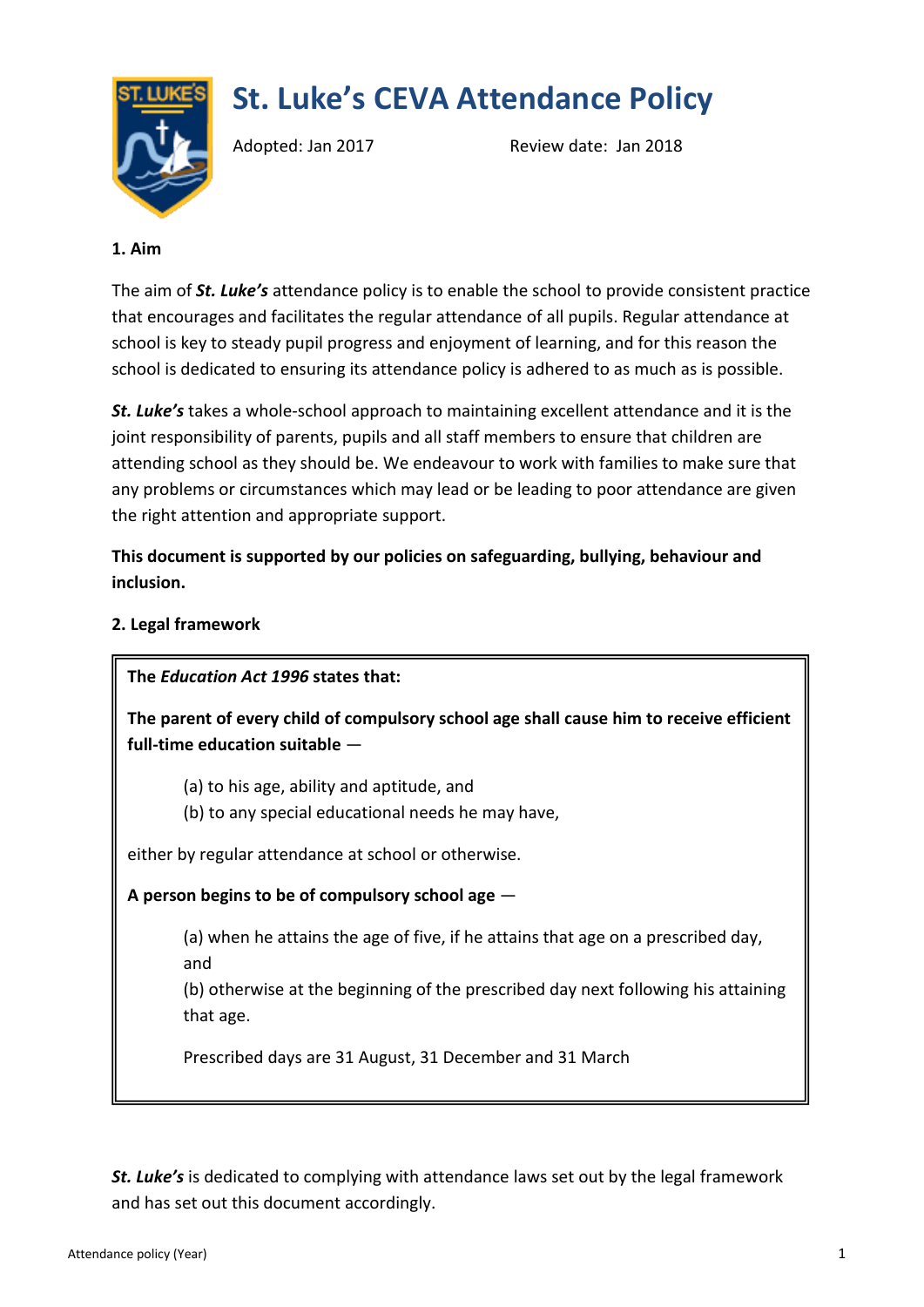#### **3. Roles and responsibilities**

#### **Governing body**

As part of our whole-school approach to maintaining high attendance, the governing body will:

- ensure that the importance of attendance is made clear by promoting the relevant school policies and guidance directed at parents and staff
- annually review the school's attendance rules and ensure that all provisions are in place to allow school staff, parents and children to implement the rules effectively
- nominate or identify a member of the governing body (currently Neil Wilson) who will take the lead role in monitoring attendance and coordinating provision and policies for attendance
- ensure that all legislation regarding attendance is complied with and that up-to-date guidelines are communicated to parents, children and staff
- work out appropriate and accurate annual attendance numbers and future attendance targets, and submit these to the LA within an agreed timescale each year
- take time at governors' meetings to regularly review and discuss attendance issues that have arisen in order to stay on top of expected attendance targets for the year
- ensure that the school is implementing effective means of recording attendance and organising that data, including for children who are educated off-site
- ensure that they are clear on how to analyse attendance data and how to communicate the findings effectively to parents and staff
- ensure that senior leaders make the necessary referrals to the local authority and other relevant agencies in individual cases of non-attendance
- use any data gathered to devise solutions to problems, make the proper adjustments to attendance coordination and target set for the future.

# **School leadership team**

As part of our whole-school approach to maintaining high attendance, the school leadership team will:

- be active in their approach to promoting good attendance to pupils and their parents, which includes forming positive relationships with families
- ensure that the school's teaching and learning experiences encourage regular attendance and that pupils are taught the value of high attendance for their own progression and achievement
- coordinate with the governing body to monitor the implementation of the attendance policy and its effectiveness, with an annual full review
- ensure that all staff are up to date with the school's attendance process, legislation and government guidance, and that staff are fully trained to recognise and deal with attendance issues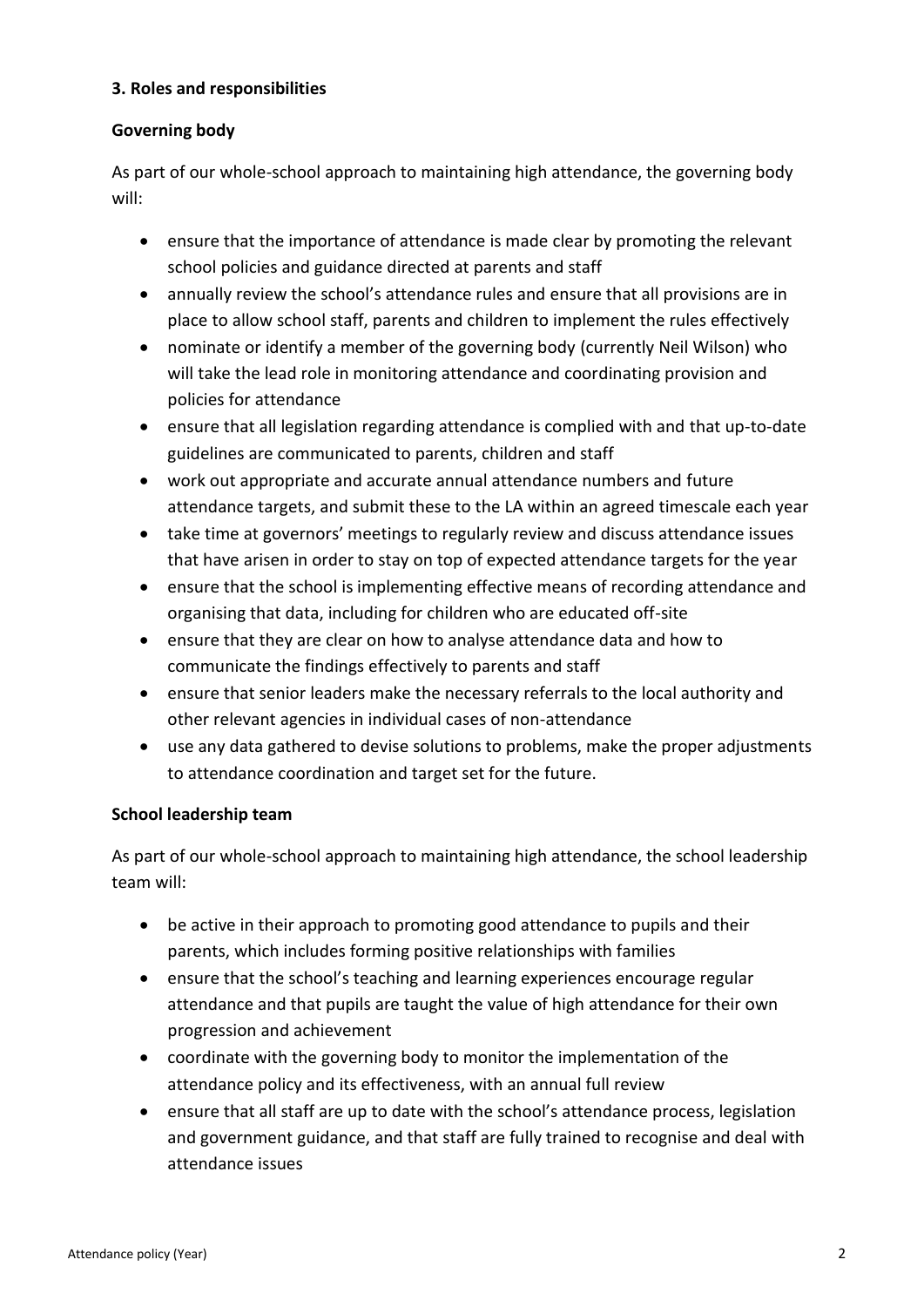- ensure that legislation and government guidance on attendance is complied with and that they (the leadership team) are up to date with any legislative changes and how to implement them
- nominate or appoint a senior manager to take the responsibility of overseeing and monitoring attendance provision and that this person has sufficient time and resources to give to this job
- report to the governing body *each term* and the lead governor for attendance *halftermly* on attendance records, data and provision
- ensure that systems to record and report attendance data are in place and working effectively
- develop and engage with multi-agency relationships to help with poor attendance and support families who are having difficulties getting their child to attend
- document any specific interventions or steps taken to work with families to improve their child's attendance in case of future legal proceedings.

#### **Teachers and support staff**

As part of our whole-school approach to maintaining high attendance, the school's teachers and support staff will:

- be active in their approach to promoting good attendance to pupils and their parents, which includes forming positive relationships with families
- ensure that the school's teaching and learning experiences encourage regular attendance and that pupils are taught the value of high attendance for their own personal progression and achievement
- ensure that they are fully aware and up to date with the school's attendance process, legislation and government guidance, and that they will speak to another member of staff or seek support if they are unsure how to deal with an attendance issue
- ensure that they are following the correct systems for recording attendance and that attendance is taken daily
- contribute to strategy meetings and interventions where they are needed
- work with external agencies to support pupils and their families who are struggling with regular attendance.

#### **Parents and carers**

As part of our whole-school approach to maintaining high attendance, we request that parents:

- engage with their children's education support their learning and take an interest in what they have been doing at school
- promote the value of good education and the importance of regular school attendance at home
- encourage and support their children's aspirations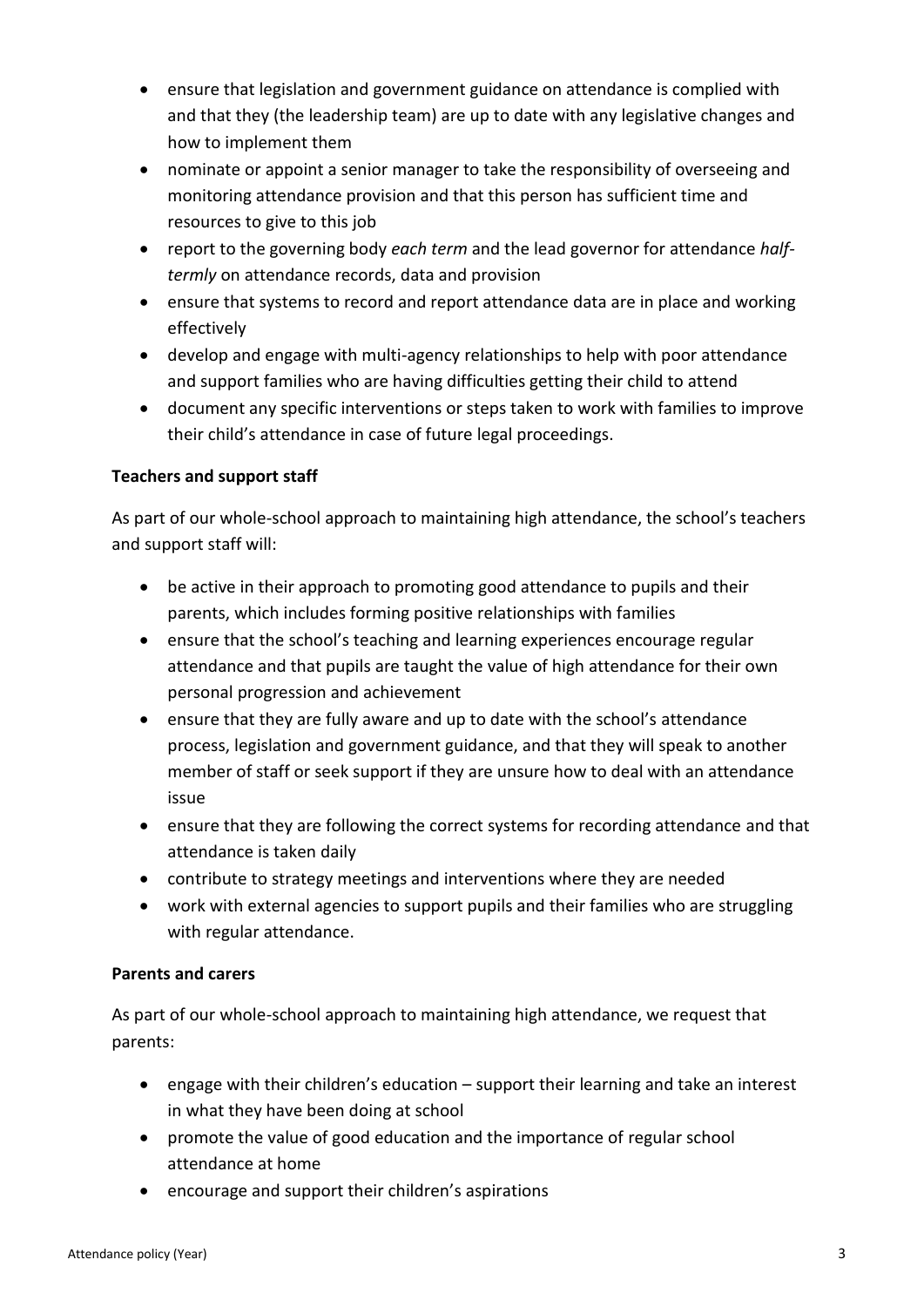- follow the set school procedure for reporting the absence of their child from school **(see section 4)**, and include an expected date for return
- do everything they can to prevent unnecessary school absences, such as making medical and dental appointments outside school hours
- use the school as a support when they or their child are having difficulties, and work to form a positive relationship with the school so that there is easy communication when a problem arises
- keep the school informed of any circumstances which may affect their child's attendance
- enforce a regular routine at home in terms of homework, bedtime, etc. so that the child is used to consistency and the school day becomes part of that routine. It is vital that the child receives the same message at home as they do at school about the importance of attendance
- do not take their children out of school for holidays during term time. If parents would like to make a special request for this, they may do so to the headteacher **(see section 4.5)**
- *sign a home̶–school agreement as part of induction/admission.*

# **Pupils**

As part of our whole-school approach to maintaining high attendance, we request that pupils:

- be aware of the school's attendance rules, and when and what they are required to attend. This will be communicated to them through the school staff, parents and the school timetable
- speak to their form tutor or another member of staff if they are experiencing difficulties at school or at home which may impact on their attendance
- attend all lessons ready to learn, with the appropriate learning tools requested and on time for the class. Lesson times will be made clear through their school timetable
- bring a note of explanation from their parents or carers to explain an absence that has happened or is foreseen
- follow the correct set school procedure if they arrive late **(see section 4.8)**. Pupils are held responsible for this and it is made clear to all pupils what this procedure is by their form tutors. This will help the school to monitor attendance and keep accurate records for the child's individual attendance, and is also vital for health and safety in the event of a school evacuation
- *sign a home–school agreement.*

# **4. Categories of absence and procedure for reporting absences**

Absences will be treated as unauthorised unless a satisfactory explanation for the pupil's absence is given to the school. Parents cannot authorise absences.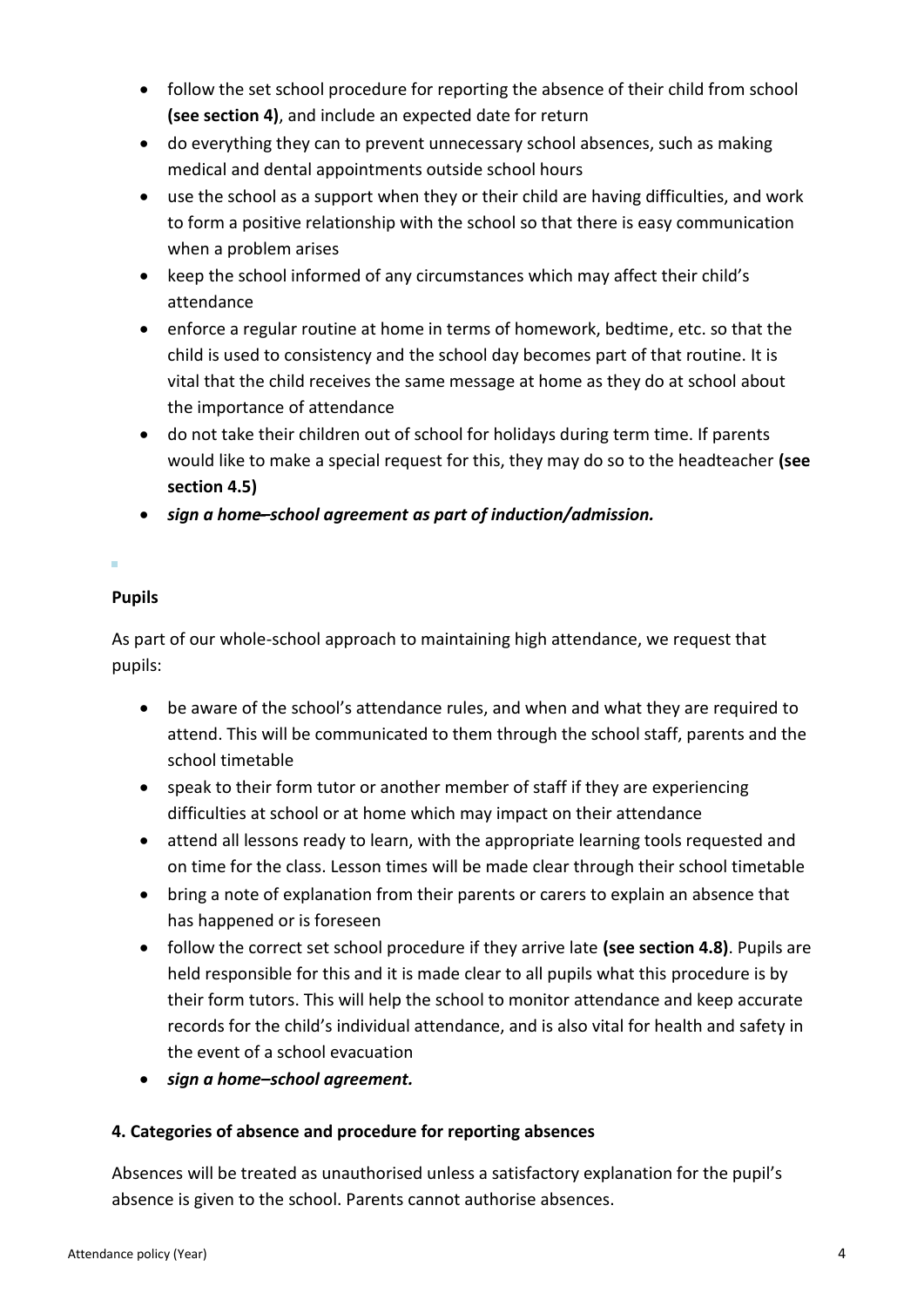Staff should make it clear on the school register when taking attendance whether a child's absence is authorised or unauthorised. Where staff have concerns regarding absences they should follow the school's safeguarding procedures.

When a child is to be absent from school without prior permission, parents should inform the school by telephone on the first day of absence and let them know what date they expect the child to return. *For a prolonged absence, this should be followed up with a written note from the parent/carer of the child.* Alternative arrangements will be made individually with non-English speaking parents or carers.

#### **4.1 Illness**

Most cases of absence due to illness are short term, but parents will need to make a phone call to alert the school on *the first day/each day* of absence. When the child returns to school they should bring a note from their parent explaining the absence – this is for the school records.

For prolonged absence due to illness, parents may be asked to provide the school with medical evidence such as a note from the child's doctor, an appointment card or a prescription paper.

#### **4.2 Medical or dental appointments**

Parents should make every effort to ensure these appointments are made outside school hours. Where it cannot be avoided, children should attend school for as much of that day as possible.

#### **4.3 Authorised absences**

There may be some instances where the school will authorise absence such as for a family bereavement.

#### **4.4 Exclusion**

Exclusion is treated as an authorised absence. *The head teacher/ class teacher will arrange for work to be sent home.*

#### **4.5 Family holidays and extended leave**

Parents should make every effort to ensure that family holidays and extended leave are arranged outside of school term time. Parents may request a leave of absence during term time. *Requests for leave of this type must be made in writing to the headteacher at least 14 days/weeks in advance of the leave being taken. In the case of unforeseen circumstances, such as a family bereavement that requires the child to travel to another country, this will be taken into consideration.*

*Retrospective applications will not be considered and the time taken will be processed as unauthorised absence. The headteacher may only grant such requests in exceptional circumstances and the headteacher's decision is final on whether the request is approved and the length of absence approved.*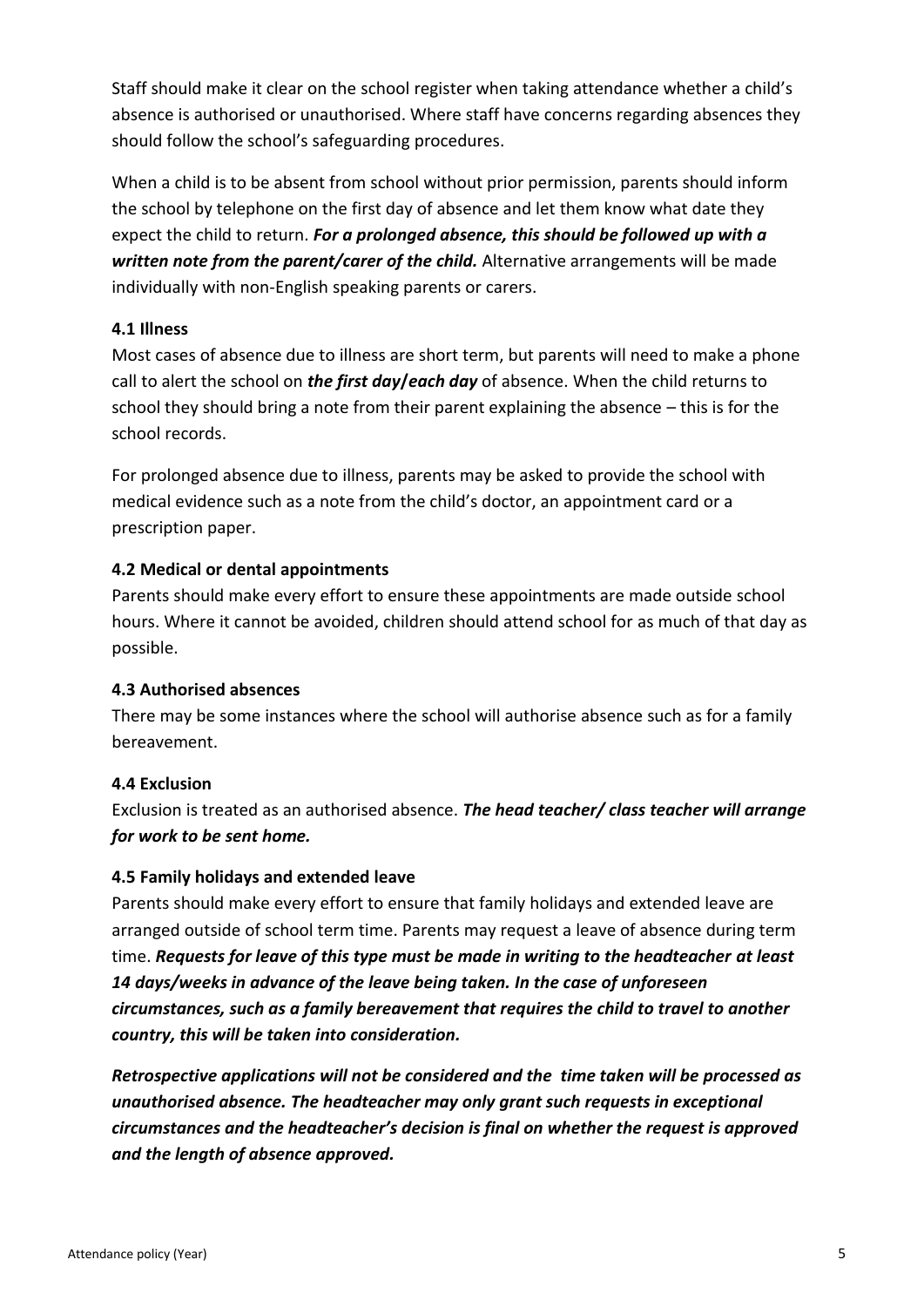All requests for authorised absence will be responded to in writing, and will outline the details of when the child is expected to return to school. Parents should contact the school immediately if there will be a cause for delay from the stated date of return.

It remains the headteacher's decision whether to authorise any request for absence during term time.

If permission is not granted, but the child is still absent, the absence is classed as unauthorised *and parents may be subject to further action by the school or prosecution by the local authority.*

#### **4.6 Religious observance**

*St. Luke's* recognises that there may be times where children of different faiths observe religious festivals that fall outside of school holidays and weekends, and will allow authorised absence for these times.

Parents will be aware of these dates and should give the school written notification in advance.

#### *4.7* Late arrival

Registration begins at *0845.* Pupils who arrive after this time but within the registration period will be marked as late. The registration period ends at *0855.* Pupils who arrive after the registration period has ended should go straight to the school office to sign in and give a reason for their lateness. Any unjustifiable reason for absence will be marked as unauthorised. It is vital that pupils sign in at the office to ensure that appropriate health and safety regulations are followed and that all pupils are accounted for.

# *A register is also taken at the start of the afternoon session at 1pm by theclass teacher, and any unexplained absences reported back to the school office. If a student is late to the lesson this will be recorded on the register.*

Persistent lateness may result in disciplinary action.

# **5. School action: following up absences**

Class registers are passed to the school office at the end of the registration period. Where there are unexplained or unauthorised absences, the school will contact the parents or carers. If a pattern of unauthorised absences emerges, **member of SLT***/office staff/ class teacher* **will** contact the parent or carer to discuss possible reasons and school support systems that could help.

Parents will be contacted if a pupil gives a reason for an unauthorised absence and there is doubt about the truth of the excuse.

**Class teachers will chase pupils for written explanation from their parents/carers for their absence upon the pupil's return from being away.** *This is for the school records and is necessary no matter what the reason or length of the absence.*